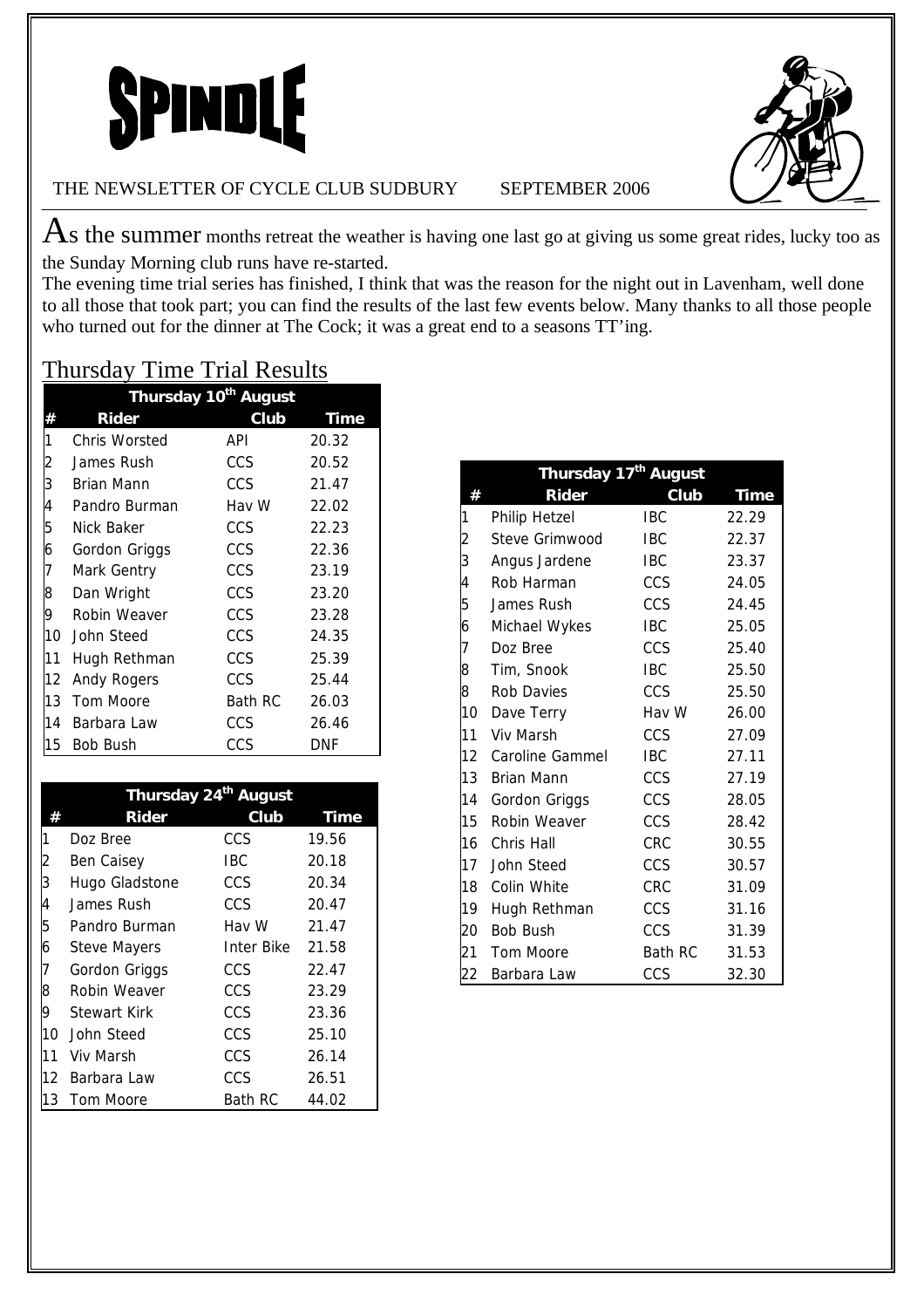# **SPINDLE**

### THE NEWSLETTER OF CYCLE CLUB SUDBURY SEPTEMBER 2006





|                | Thursday 30 <sup>th</sup> August |                   |            |  |
|----------------|----------------------------------|-------------------|------------|--|
| #              | <b>Rider</b>                     | Club              | Time       |  |
| 1              | <b>Phil Hetzel</b>               | <b>IBC</b>        | 21.41      |  |
| $\overline{c}$ | <b>Peter Balls</b>               | <b>IBC</b>        | 23.15      |  |
| 3              | Steve Grimwood                   | <b>IBC</b>        | 23.44      |  |
| 4              | Ben Cursey                       | <b>IBC</b>        | 23.45      |  |
| 5              | <b>Adrian Pettitt</b>            | <b>SDCC</b>       | 23.54      |  |
| 6              | Richard Sykes-Popham             | Glendene          | 23.55      |  |
| 7              | <b>Tim Haseldine</b>             | <b>SDCC</b>       | 24.12      |  |
| 8              | Rob Harman                       | CCS               | 24.19      |  |
| 9              | Jason Everett                    | <b>SDCC</b>       | 24.27      |  |
| 10             | Michael Wykes                    | <b>IBC</b>        | 24.43      |  |
| 11             | Doz Bree                         | CCS               | 24.45      |  |
| 12             | James Rush                       | CCS               | 24.48      |  |
| 13             | <b>Rob Davies</b>                | CCS               | 26.03      |  |
| 13             | Nick Baker                       | CCS               | 26.03      |  |
| 15             | Viv Marsh                        | CCS               | 26.31      |  |
| 16             | <b>Steve Mayers</b>              | <b>Inter Bike</b> | 27.04      |  |
| 17             | <b>Stewart Kirk</b>              | CCS               | 27.11      |  |
| 18             | Caroline Gammel                  | <b>IBC</b>        | 27.16      |  |
| 19             | David Law                        | CCS               | 27.52      |  |
| 20             | <b>Steve Hiscock</b>             | CCS               | 28.14      |  |
| 21             | Gordon Griggs                    | CCS               | 28.25      |  |
| 22             | Dean Cross                       | CCS               | 28.51      |  |
| 23             | Colin White                      | CRCC              | 30.57      |  |
| 24             | Chris Hall                       | CRCC              | 31.24      |  |
| 25             | Hugh Rethman                     | CCS               | 31.38      |  |
| 26             | Barbara Law                      | CCS               | 32.15      |  |
| 27             | John Steed                       | CCS               | 36.38      |  |
| 28             | Rob Morse                        | CCS               | <b>DNS</b> |  |
| 29             | Robin Weaver                     | CCS               | <b>DNF</b> |  |

| <b>Final Results</b>          |     |  |  |
|-------------------------------|-----|--|--|
| <b>Rider</b><br><b>Points</b> |     |  |  |
| <b>Stewart Kirk</b>           | 755 |  |  |
| Gordon Griggs                 | 656 |  |  |
| Rob Harman                    | 649 |  |  |
| Nick Baker                    | 581 |  |  |
| Robin Weaver                  | 536 |  |  |
| James Rush                    | 507 |  |  |
| <b>Rob Davies</b>             | 395 |  |  |
| Viv Marsh                     | 353 |  |  |
| Hugo Gladstone                | 346 |  |  |
| Tom Moore                     | 324 |  |  |
| <b>Bob Bush</b>               | 321 |  |  |
| <b>Andy Rogers</b>            | 308 |  |  |

# A Trip in the Hills

The Wild Wales challenge is an event held on the August Bank Holiday Monday every year in the village/town of Bala in North Wales. It is a one-day event that takes in some 90 miles of North Wales.

In recent years the event has attracted some 600 riders, not bad given the size of the sports centre where you start, yet this event is not a race, it is as it claims a CHALLENGE.

Some how fellow club member, David Law convinced me to ride this with him and fellow end to ender Harry Crampton.

## **It's only a few hills?** *How wrong could I be…*

Let me start off by stating I have never in my life seen a 20% hill, either up or down, yet this event had a couple of them. The steepest hill around appears to be the infamous Semer Hill, which at certain places measures a staggering 11%. Semer hill however is only a few hundred yards long and if you put your head down is over in under a minute (well that's the plan). Nothing could prepare me for the hills I saw over these 90 miles. Nothing I can type will even give you a feel for how they are, just take it from me they are impressive.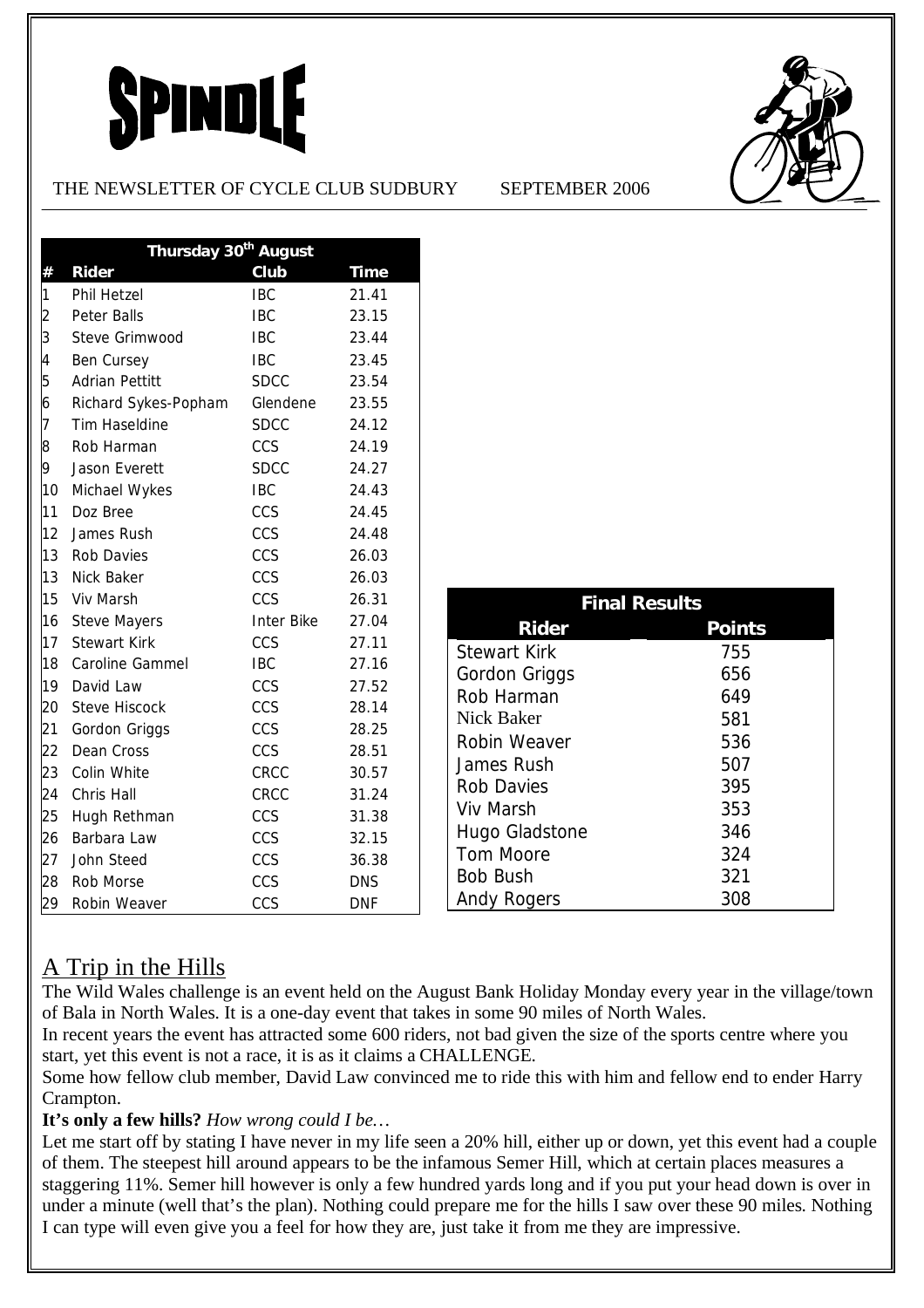

#### THE NEWSLETTER OF CYCLE CLUB SUDBURY SEPTEMBER 2006



#### **Breakfast is served.**

As it is a challenge there is no start line or pistol, just set off when you're ready.

The group of us made our way down the road from the village hall and soon we were beginning to pass those slower riders who set off earlier. The road surface was good and I was feeling great, not too bad this I thought and we turned off the main road onto a B road.

Over a few small humps, in Suffolk those would have been hills but not to what was waiting around the corner. As we cleared the lumps and bumps the field was panning out and there was not the huddle of riders until the next bend opened to a narrow tree covered track with two lines of near stationery cyclists on each side, oh yeah and the sign indicated a 17% incline.

I instantly dropped a few gears and started the climb, the biggest problem and one I was not ready for was fighting for road space. People were walking, sitting in 'granny' gears or just taking a breather. This meant you were forever switching sides, moving past and trying to make the most of the space available. The hill came out of the trees and I saw a space, being the hot headed Lance a like that I am I got fed up, turned round gave the closest rider the 'look' and stepped up the pace. Back in the saddle and getting my pace sorted I started finding the space and making up some places. Two more switch-backs and false hopes of reaching the summit the road leveled out, looking across at the cloud covered mountain tops you realise you are at the top. The cyclist in front was talking to his friend saying that there was more of this to come, joining in the conversation I found out that at each stage there were at least two of these monster climbs, this one being one of the easier. Looking back I should have listened to Dave's words more wisely.

#### **More of the same**

After the first stop, I really have no idea where I was or which way was up let alone North, we re-grouped and set off again. This time I read the book as it warned of sharp bends at the bottom of descents. Descents!?! That was not a descent that was a roller-coaster ride, not a very safe one at that. Down the hill at stupid speeds only to find a 90 at the bottom with a narrow stone bridge, clenched cheeks were the order of that descent. The next climb saw the 17% turn into a 20% with more of the same, people walking their bikes up to the crescent and free wheeling down. So far I have not set foot on the ride and I was feeling good about this, yet as we all know things can change very quickly.

After around 50 miles found the second control point and Dave and I opted to stop for lunch (and wait for Harry) So far the weather has been great and we sat in the shade of a tree reflecting on the morning's events. We set off again ready for whatever Wales can throw at us. However I was not ready for the Welsh roads. The next section could not really be described as a road, grass in the middle and bushes on the sides. It was so bad we were convinced that we had taken the wrong turn, but then the 10 odd riders behind us had also taken the wrong turn! The next bend proved that we were on the right track, the usual procession of hill climbers tackling the next 'vontoux'. This climb was something different, the road was narrower and the middle was full of a moss/gravel/grass/mud combination that made life extra interesting. As I picked my way through the crowd I jumped on the back wheel of a like-minded climber. A third jumped on my wheel and between the three of us we yelled directions and began our combined ascent. This was going well, we were able to find the spaces and keep the speed at just above 3-mph until disaster struck. The lead man suddenly swung right to avoid a chap falling into the hedge, this put me in a problem and I swung left. Wrong way, my back wheel hit a patch of moss, there were revolutions of wheel spin before all momentum was lost and I realised I was stationery with no hope of getting going. I had to resort to old-fashioned footwork! At the peak I waited for the others, all of which had to walk. The road was just too narrow and busy to keep going.

#### **Homeward bound**

The next few miles were just the usual, intense climbs, dangerous descents and superb scenery. This continued on to the final stop where we were greeted with tea and cakes! After a quick wait for Harry we set off on the final 20-miles. Of course there was a massive climb out of the village, what else would there be! We then started heading off back to Bala, Dave and I were talking and trying to decide how the route home was going to pan out. Of course by now the legs were tired and the body weak, we wanted to get home and get off the bikes